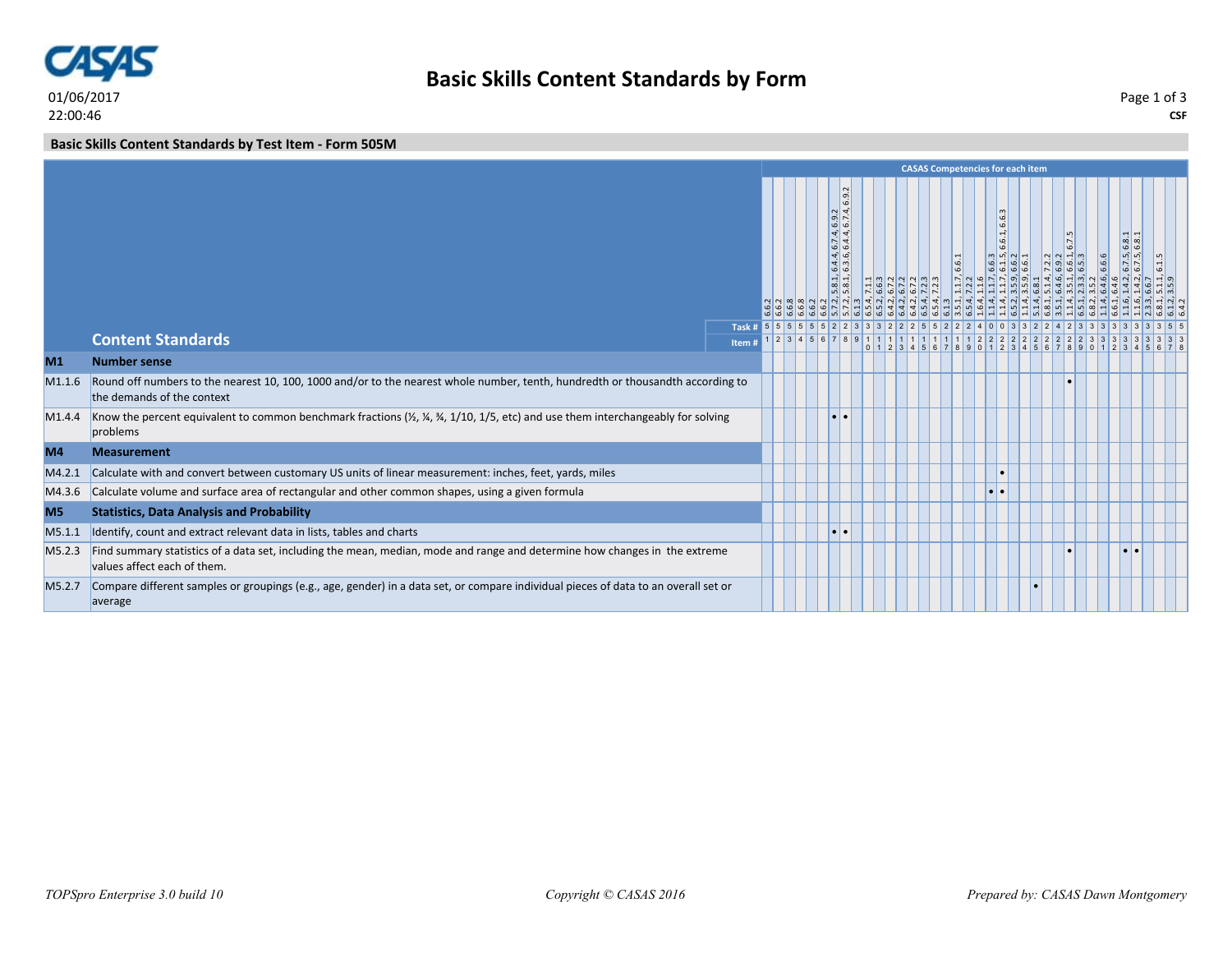

22:00:46

**Basic Skills Content Standards by Test Item - Form 506M**

|                |                                                                                                                                                                                                             |                    | <b>CASAS Competencies for each item</b> |  |  |  |  |  |  |  |                                                      |  |  |                                       |  |  |  |                     |
|----------------|-------------------------------------------------------------------------------------------------------------------------------------------------------------------------------------------------------------|--------------------|-----------------------------------------|--|--|--|--|--|--|--|------------------------------------------------------|--|--|---------------------------------------|--|--|--|---------------------|
|                |                                                                                                                                                                                                             | Task # 5 5 5 5 3 5 |                                         |  |  |  |  |  |  |  | $\boxed{6.9}$<br>ব;<br>6.7<br>6.4.4,<br>6.2.6, 6.3.6 |  |  | 6.8.1<br>$\frac{1.4.2, 6.7.5}{6.7.5}$ |  |  |  | 6.2.2, 6.7.2, 6.7.3 |
|                | <b>Content Standards</b>                                                                                                                                                                                    | Item#              |                                         |  |  |  |  |  |  |  |                                                      |  |  |                                       |  |  |  |                     |
| M1             | <b>Number sense</b>                                                                                                                                                                                         |                    |                                         |  |  |  |  |  |  |  |                                                      |  |  |                                       |  |  |  |                     |
| M1.2.3         | Recognize when a problem situation requires addition or subtraction with multi-digit positive integers and decimal numbers, carry out<br>the computation and interpret the answer in context                |                    |                                         |  |  |  |  |  |  |  |                                                      |  |  |                                       |  |  |  |                     |
|                | M1.3.12 Recognize when a problem situation requires multiplying and/or dividing with fractions and mixed numbers, carry out the<br>computation and interpret the answer in context                          |                    |                                         |  |  |  |  |  |  |  |                                                      |  |  |                                       |  |  |  |                     |
| M1.3.6         | Recognize when a problem situation requires multiplying and/or dividing with multi-digit positive integers and decimal numbers,<br>carry out the computation accurately and interpret the answer in context |                    |                                         |  |  |  |  |  |  |  |                                                      |  |  |                                       |  |  |  |                     |
| M1.4.7         | Calculate a missing value from a percent relationship – the percentage, the percent, or the base – using paper and pencil or a<br>calculator                                                                |                    |                                         |  |  |  |  |  |  |  |                                                      |  |  |                                       |  |  |  |                     |
| M <sub>2</sub> | Algebra                                                                                                                                                                                                     |                    |                                         |  |  |  |  |  |  |  |                                                      |  |  |                                       |  |  |  |                     |
| M2.3.5         | Interpret and write expressions and equations representing contextual situations including those that involve fractions, decimals,<br>percents and negative numbers                                         |                    |                                         |  |  |  |  |  |  |  |                                                      |  |  |                                       |  |  |  |                     |
| M <sub>5</sub> | <b>Statistics, Data Analysis and Probability</b>                                                                                                                                                            |                    |                                         |  |  |  |  |  |  |  |                                                      |  |  |                                       |  |  |  |                     |
| M5.2.1         | Extract and compare information from scatterplots and pictographs, as well as bar, circle and line graphs                                                                                                   |                    |                                         |  |  |  |  |  |  |  |                                                      |  |  |                                       |  |  |  |                     |
| M5.2.3         | Find summary statistics of a data set, including the mean, median, mode and range and determine how changes in the extreme<br>values affect each of them.                                                   |                    |                                         |  |  |  |  |  |  |  |                                                      |  |  |                                       |  |  |  |                     |
| M5.2.6         | Make simple generalizations about a data set, including recognizing clusters and more/less contrasts and identifying trends                                                                                 |                    |                                         |  |  |  |  |  |  |  |                                                      |  |  |                                       |  |  |  |                     |
| M5.2.7         | Compare different samples or groupings (e.g., age, gender) in a data set, or compare individual pieces of data to an overall set or<br>average                                                              |                    |                                         |  |  |  |  |  |  |  |                                                      |  |  |                                       |  |  |  |                     |

## **Reading/Math Task Legend**

## **Listening Item Type Legend**

- Task 1 Forms
- Task 2 Charts, maps, consumer billings, matrices, graphs, tables
- Task 3 Articles, paragraphs, sentences, directions, manuals
- Task 4 Signs, price tags, advertisements, product labels
- Task 5 Measurement scales, diagrams
- Type 1 Picture Prompt Type 2 - Comprehension question
- 
- Type 3 Predict next line of dialogue
- Type 4 Identify true statement based on prompt